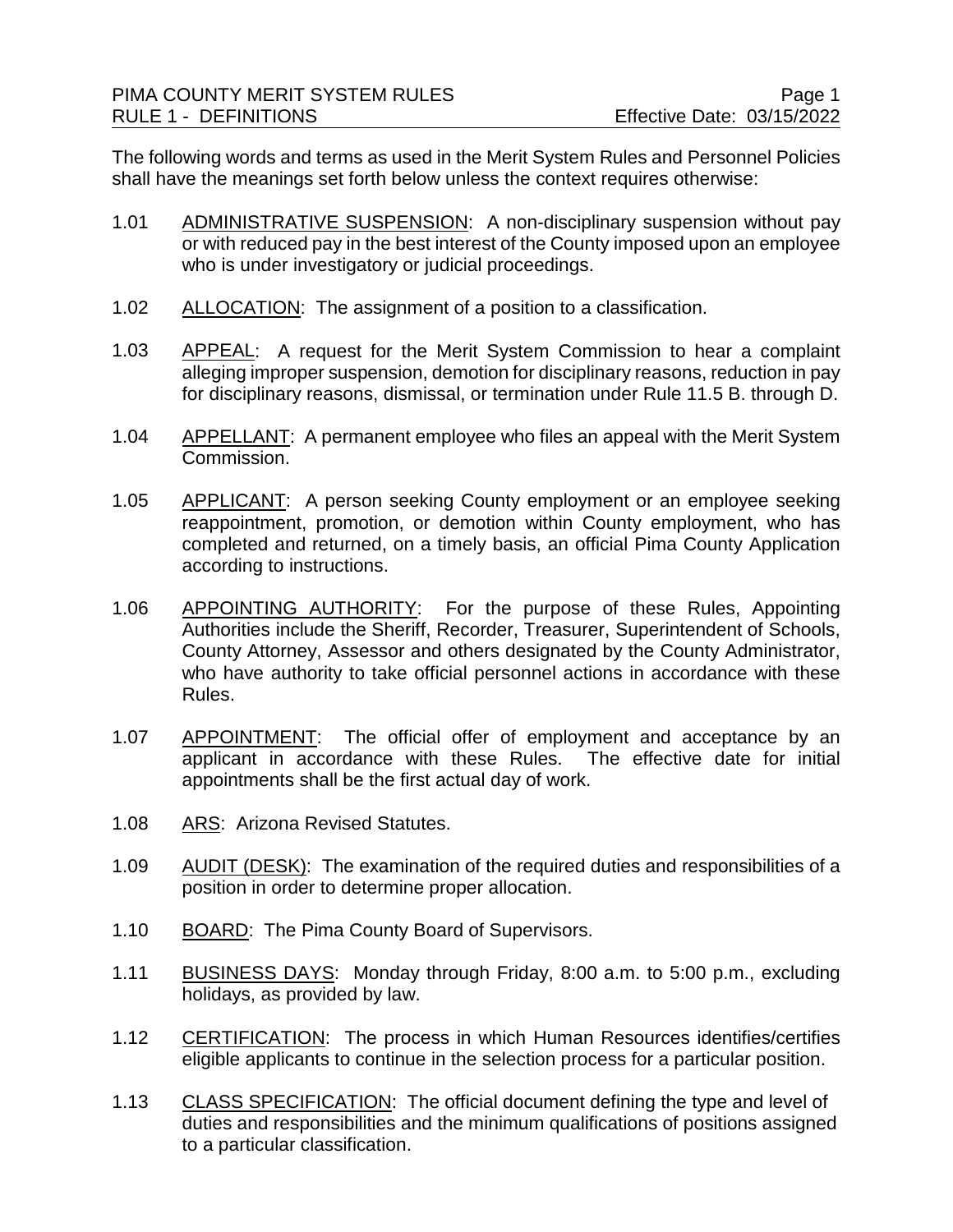- 1.14 CLASSIFICATION: A title and code assigned to a grouping of similar positions as described in the appropriate class specification.
- 1.15 CLASSIFICATION SYSTEM: The orderly arrangement of positions under separate and distinct classifications on the basis of current duties and responsibilities.
- 1.16 CLASSIFIED SERVICE: County positions included in the Merit System and not exempt from the Merit System as provided in Pima County Code, Chapter 2.24.
- 1.17 COMMISSION: The Pima County Merit System Commission.
- 1.18 COMMISSIONER: A member of the Pima County Merit System Commission.
- 1.19 COMPENSATION: The salary, wage, allowances and all other forms of valuable consideration earned by or paid to an employee, except reimbursement for necessary expenses which have been authorized and incurred.
- 1.20 COUNTY: Pima County Government.
- 1.21 COUNTY ADMINISTRATOR: Highest ranking administrator for the Board of Supervisors.
- 1.22 COUNTY EMPLOYEE: A person appointed to and currently filling a paid position within the County.
- 1.23 COUNTY-FUNDED POSITION: A position funded by legally established recurring revenue to the County.
- 1.24 COUNTY-WIDE ANNOUNCEMENT: The official notice posted on the County's website of employment opportunities limited to County employees.
- 1.25 DEMOTION: A change in the assignment of an employee from a position in one classification to a position in another classification having a lower starting salary.
- 1.26 DEPARTMENT: A County governmental unit which has a separate operating budget approved by the Board.
- 1.27 DETAIL: The assignment of an employee to temporary duty which exceeds fifteen (15) work days to a position other than the position to which regularly assigned.
- 1.28 DISCIPLINARY ACTION: An action taken only for cause to correct inappropriate performance or other work-related behavior.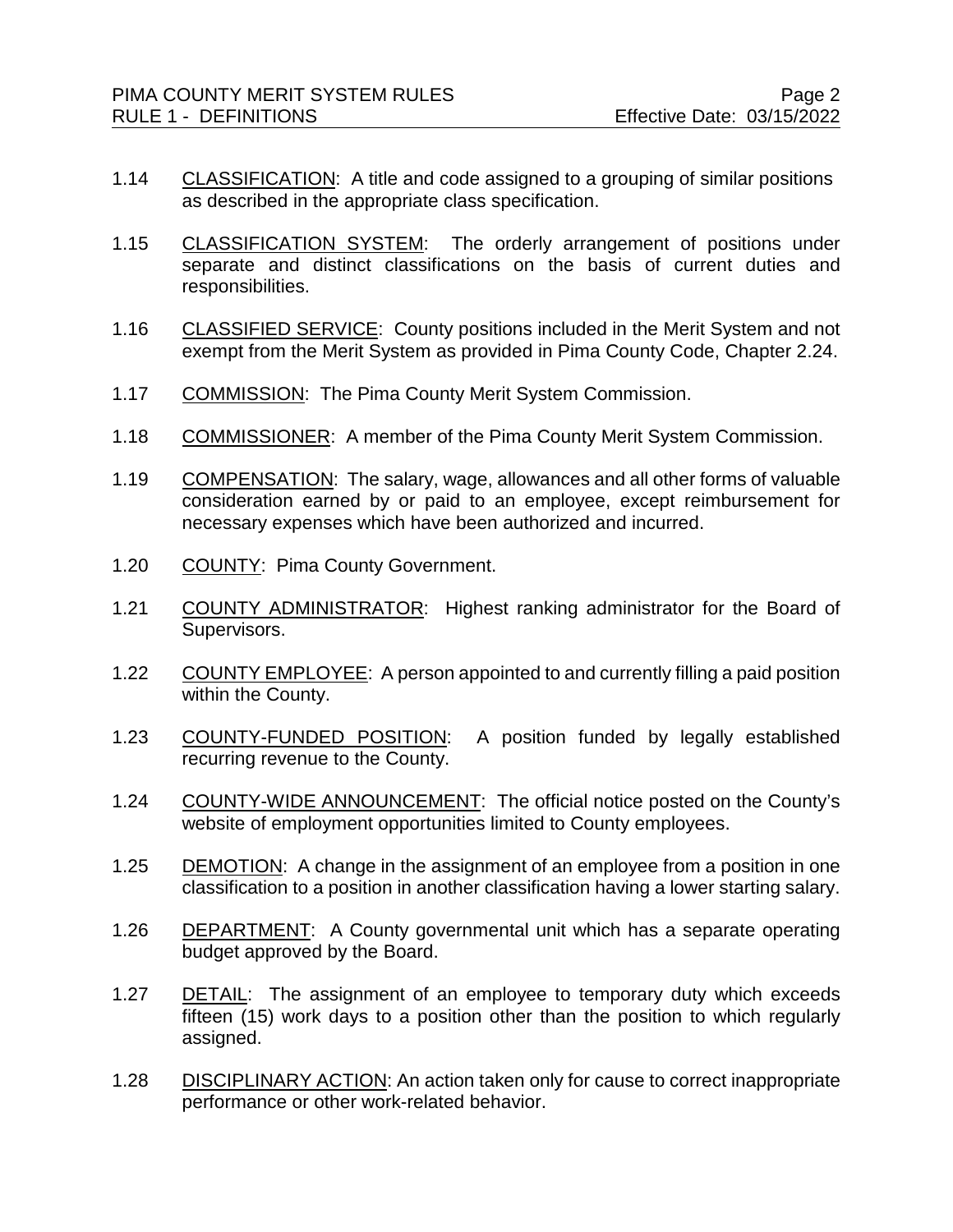- 1.29 DISMISSAL: The involuntary termination of a person from County employment for a disciplinary reason. For the purposes of employee appeals pursuant to these Rules, a resignation in lieu of dismissal shall be deemed to be a dismissal.
- 1.30 ELIGIBLE APPLICANT: An applicant who has applied for a specific employment opportunity posted on the County's website, and whose previous work experience and/or education meet the eligibility requirements for the classification as determined by the Human Resources Department**.**
- 1.31 EXEMPT EMPLOYEE: An employee who is not required to receive overtime compensation under the Fair Labor Standards Act and who is not eligible for overtime compensation pursuant to Personnel Policy 8-102.
- 1.32 FULL-TIME POSITION: A position which provides employment for eighty (80) hours per pay period.
- 1.33 GRIEVANCE: A complaint alleging misinterpretation, misapplication, or unequal enforcement of Personnel Policies, Merit System Rules, or Administrative Procedures, or alleging unlawful discrimination under County Personnel Policies, Merit System Rules, or Administrative Procedures.
- 1.34 INTERMITTENT EMPLOYEE: A person who has been hired into a non-exempt classification for seasonal, on-call, or as-needed employment that does not exceed one thousand forty (1040) paid hours per fiscal year. Intermittent employees include Adult Work Experience Program workers, law clerks, youth workers, summer youth, paid interns, and employees with the employment type of intermittent.
- 1.35 INTRADEPARTMENTAL ANNOUNCEMENT: The official notice posted on the County's website of employment opportunities limited to employees in a specific department.
- 1.36 LAYOFF: The conditional termination of a permanent employee due to lack of funds, reduced demand for services, functions or programs, elimination of position, for inability to perform the essential functions of the employee's position with or without reasonable accommodation, or failure to successfully complete promotion, demotion or reappointment probation.
- 1.37 MERIT SYSTEM: The uniform and equitable system of personnel administration under federal guidelines and rules.
- 1.38 NON-EXEMPT EMPLOYEE: An employee who is eligible for overtime compensation under the Fair Labor Standards Act and Personnel Policy 8-102.
- 1.39 OPEN RANGE REAPPOINTMENT: A competitive or non-competitive change in the assignment of an employee in the classified service from or to a position in a numeric grade to or from a position with an open salary range.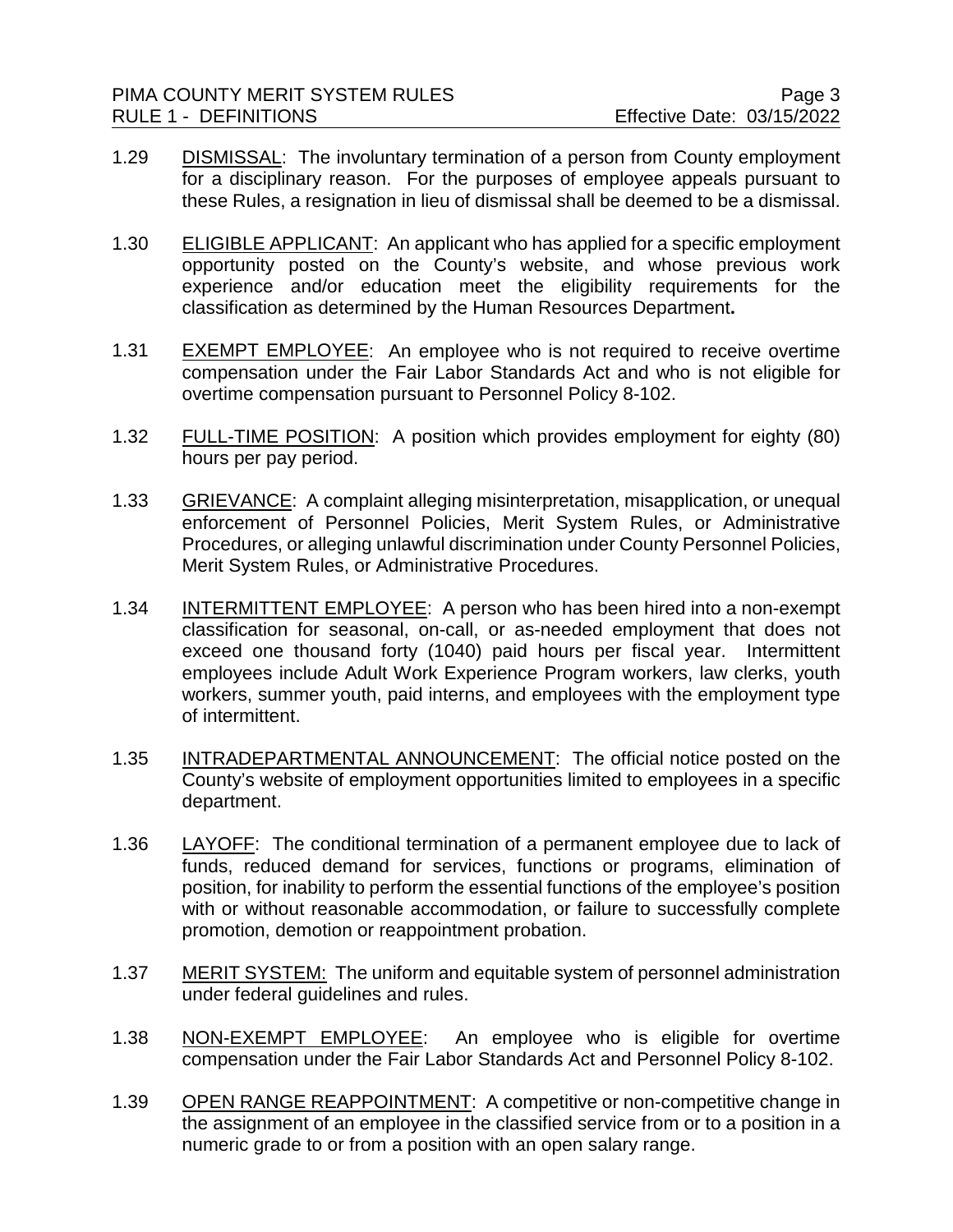- 1.40 OPEN RANGE CLASSIFICATION: A classification in the classified service assigned an alpha-numeric salary grade**.** The level of compensation is determined by a Salary Administration Plan**/**Salary Matrix approved by the County Administrator.
- 1.41 OPEN SALARY RANGE: An alpha-numeric salary grade assigned to a classification in the classified service with an approved Salary Administration Plan**/**Salary Matrix.
- 1.42 PART-TIME POSITION: A position which provides employment for less than eighty (80) hours per pay period.
- 1.43 PAY PERIOD: A two (2) week period established by the Finance and Risk Management Department that shall begin at 12:01 a.m. Sunday and end at 12:00 midnight the second  $(2^{nd})$  Saturday thereafter.
- 1.44 PAY STATUS: An employee who is receiving pay based on hours worked, use of annual or sick leave or compensatory time, or paid leaves of absence is considered in pay status.
- 1.45 PERMANENT EMPLOYEE: A regular employee who has successfully completed initial probation.
- 1.46 PRE-LAYOFF REAPPOINTMENT: The appointment of a County employee who has been notified of layoff, prior to the effective date of layoff, to a classification of the same or lower salary.
- 1.47 PROBATION: A specified period of employment following initial appointment, reemployment, reinstatement, reappointment, promotion, or demotion, which is the final step in the examining process during which an employee is evaluated.
- 1.48 PROBATIONARY EMPLOYEE: A regular employee serving initial probation who may be terminated without cause and with no right of appeal.
- 1.49 PROMOTION: A change in the assignment of an employee from one classification to another classification having a higher starting salary.
- 1.50 PUBLIC ANNOUNCEMENT: The official notice posted on the County's website of employment opportunities with the County open to the public.
- 1.51 REALLOCATION: A change in the assignment of an existing position to a different classification.
- 1.52 REAPPOINTMENT: A competitive or non-competitive change in the assignment of an employee from one position to another of any classification having the same or lower starting salary.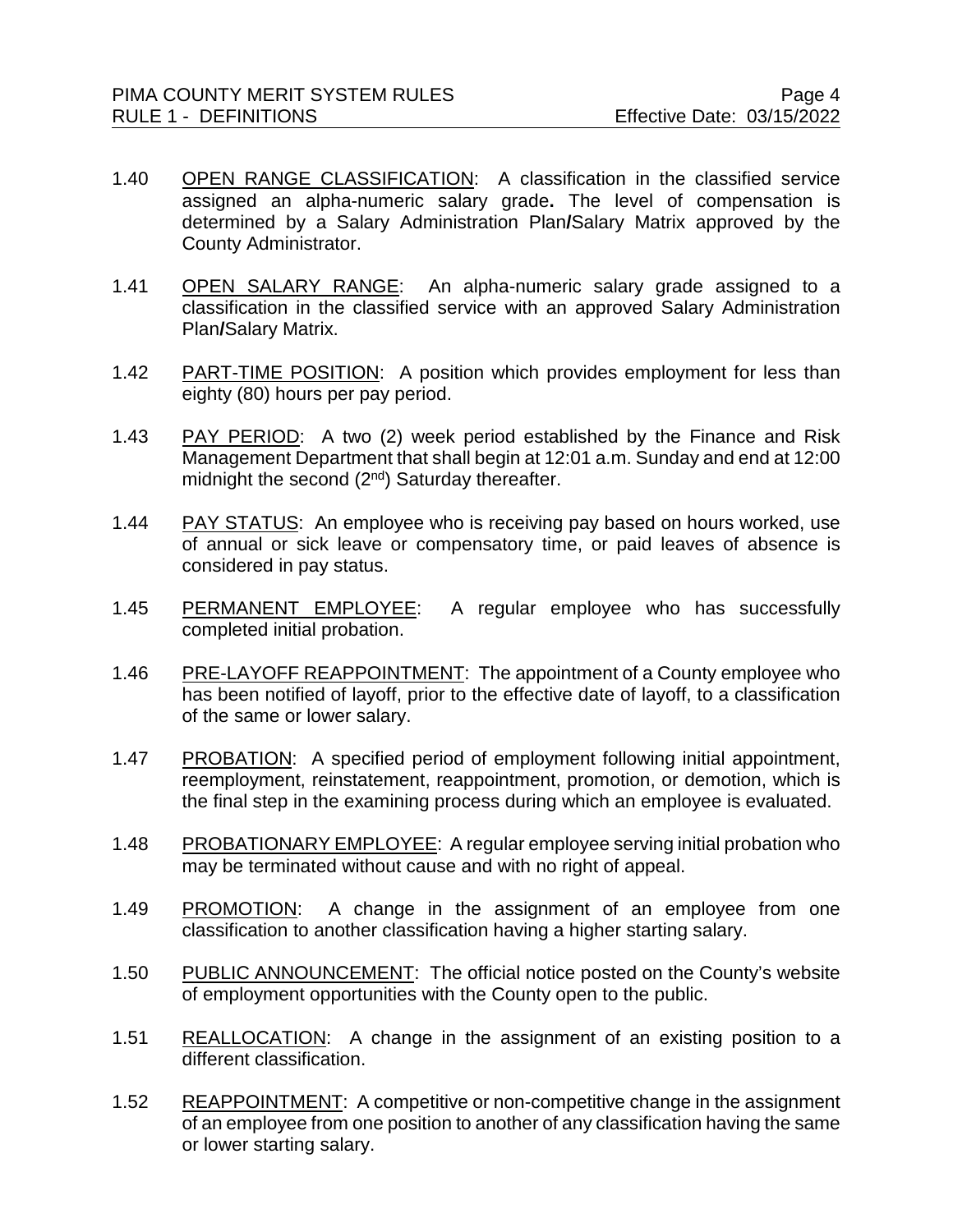- 1.53 REASSIGNMENT: A competitive or non-competitive change in the assignment of an employee from one position to another of the same classification and salary within the employee's department.
- 1.54 RECLASSIFICATION: A change in the classification of an employee when his/her position has been reallocated.
- 1.55 REEMPLOYMENT: The appointment of a laid-off employee to a classification, other than the classification from which laid off, in any department, or to the same classification in a department other than the department from which laid off, or an appointment following Uniformed Service leave under Personnel Policy 8- 103.
- 1.56 REGULAR EMPLOYEE: An employee who is employed full-time, part-time, or variable-time on a continuous and continuing basis.
- 1.57 REGULAR CLASSIFIED EMPLOYEE:An employee in the classified service who is employed full-time, part-time, or variable-time on a continuous and continuing basis.
- 1.58 REINSTATEMENT: The appointment of a laid-off employee to a position of the same classification in the same department from which laid off, or the returning of an employee as ordered by the Merit System Commission.
- 1.59 RESIGNATION IN LIEU OF DISMISSAL: An employee has been officially dismissed from the County via a formal and final notice of dismissal and the employee requests in writing and is approved to resign instead of being dismissed.
- 1.60 RESPONDENT: The department or individuals named by the Appellant, whose interests are adverse to those of the Appellant, who will be directly affected by the Commission's decision in an appeal.
- 1.61 SALARY GRADE: Either a numeric grade (e.g., 22, 32, 64 etc.**)** or alpha-numeric grade (e.g., M1, A2, P1 etc.) with an established salary range minimum and salary range maximum.
- 1.62 SELECTIVE CRITERIA: Key position-specific factors within a classification, such as specialized knowledge and/or experience, or special background or qualifications, or particular geographic area, used to identify/certify eligible applicants.
- 1.63 SENIORITY: The number of hours of continuous employment with the County.
- 1.64 SUSPENSION: An involuntarily imposed leave without pay or with reduced pay.